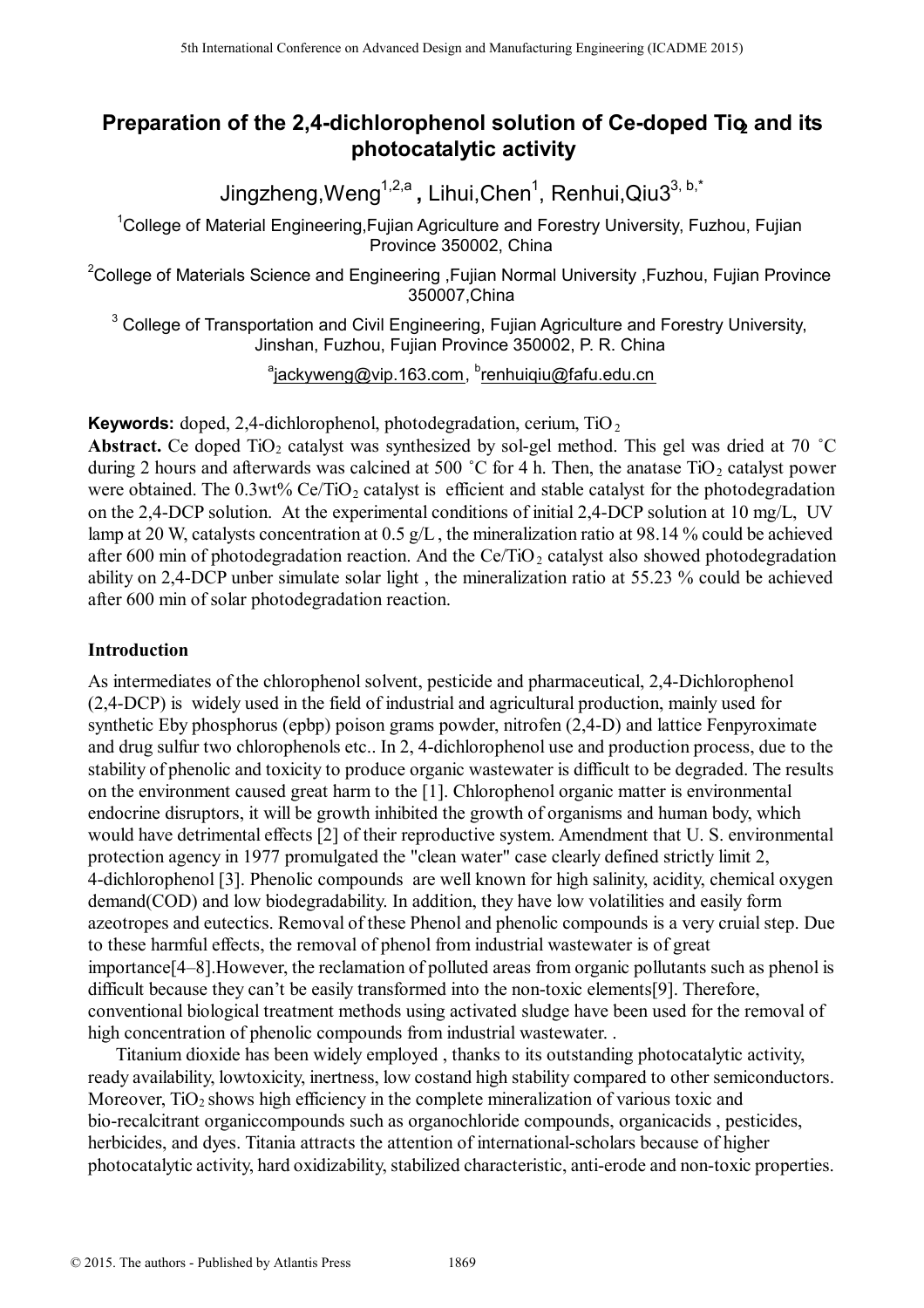It has been widely applied in paints, photocatalysts, chemical fibers, ceramic pigments and inorganic filler[10–13].

Among the existing processes to decompose the organic compounds, photocatalytic oxidation process coupled with  $TiO<sub>2</sub>$  showed higher efficiency compared to other similar photocatalysts. The amount ofresearch work on semiconductor photoenergy processes has grown exponentially. Anumber of devices using  $TiO<sub>2</sub>$  for solar energy conversion, such as solar cells or hotocatalytic systems have been developed for the recent years[14–16]. This semiconductor has been widely considered as photocatalyst due to its high photocatalytic activity, photostability, and non-toxicity. However,because of the relatively high intrinsic band gap of anatase  $TiO<sub>2</sub> (3.2 eV)$ , only 4% of the incoming solar energy on the earth's surface can be utilized. On the other hand, the hole and electron excited by UV light can recombine easily, which will reduce the efficiency of photons. It has been one of the most challenging topicsto reduce the band gap to produce visible-light photocatalysis and suppress the recombination of hole-electron pairs. The limitation of  $TiO<sub>2</sub>$  can be overcome by modifying its electronic structure and hence improving its photocatalytic activity[17–19]. Therefore, to extend the reaction into the visible light of the range, considerable efforts have been made to extend the photoactivity of titania-based systems, using doping or co-doping with noble metal, transition metal, rare earth metal and other metals[20–21].

In this study , Ce doping  $TiO<sub>2</sub>$  catalyst were synthesized by sol-gel method. Then the structure and photocatalytic activity on the 2,4-DCP solution of the Ce/ $TiO<sub>2</sub>$  catalyst were study.

### **Experiment**

#### **Catalyst preparation**

The catalysts were prepared by the sol–gel method. All the employed reagents were of analytical grade and were used without further purification treatment. Undoped  $TiO<sub>2</sub>$  particles were prepared using n-Butyl titanate as the alkoxyde precursor. In the first step, 5.3 ml of n-Butyl titanate were dissolved in 4.5 mL of ethanol and magnetically stirred. The following step was the addition of nitric acid until the pH reached a value of 2 in order to prevent the precipitation of the corresponding hydroxide.

Then, the above prepared solution was heated up to 50 °C and 1 mL of distilled water were dropped to the solution inducing the gelation. In this way, the undoped  $TiO<sub>2</sub>$  precursor gel was obtained. Then the gel was dried at 70 ˚C of 2 hours and afterwards was calcined at 500 ˚Cduring 4 h.

For the doped particles, the same procedure was followed. In the case of  $Ce-TiO<sub>2</sub>$  particles, the precursor reagent for Ce doping was cerous sulfate  $(Ce_2(SO_4)$ ,  $8H_2O)$  that was added directly to the initial n-Butyl titanate solution with the hydrolysis water. Two samples with calculated concentration of 0.1% and 0.5% per weight were prepared.

#### **Characterization of catalyst**

These prepared catalysts were characterized by thermogravimetrical analysis (TGA) with a TGA/SDTA 851e (Mettler-Toledo, Switzerland) with a flow of 20 mL/min N<sub>2</sub> flow under a heating rate of 20 ˚C/min. X-ray diffraction (D/Max-2400, Philips,Holland) was used to analyze the crystal phase of the catalysts. UV-visible diffuse reflectance spectra (DRS) of the TiO<sub>2</sub> and Ce/TiO<sub>2</sub> were recorded by Lampda 850 (PE,American).

#### **Photodegradation performance of catalyst under UV irradiation**

Photodegradation performance of the different catalysts were evaluated for 2,4-DCP solution under the UV irradiation. A monochromatic 365 nm UV light with a power of 20 W in a dark chamber was used. A solution of 2,4-dichlorophenol(2,4-DCP) with an initial concentration of 10 mg/L was used in order to evaluate the efficiency in the decomposition of the 2,4-DCP solution. The catalysts (concentration: 0.5 g/L) were dispersed in darkness through magnetic stirring during 120 min until the adsorption-desorption equilibrium was reached. Once the adsorption–desorption equilibrium was reached, the solution was subjected to the UV and the mineralization ratio of the 2,4-DCP at different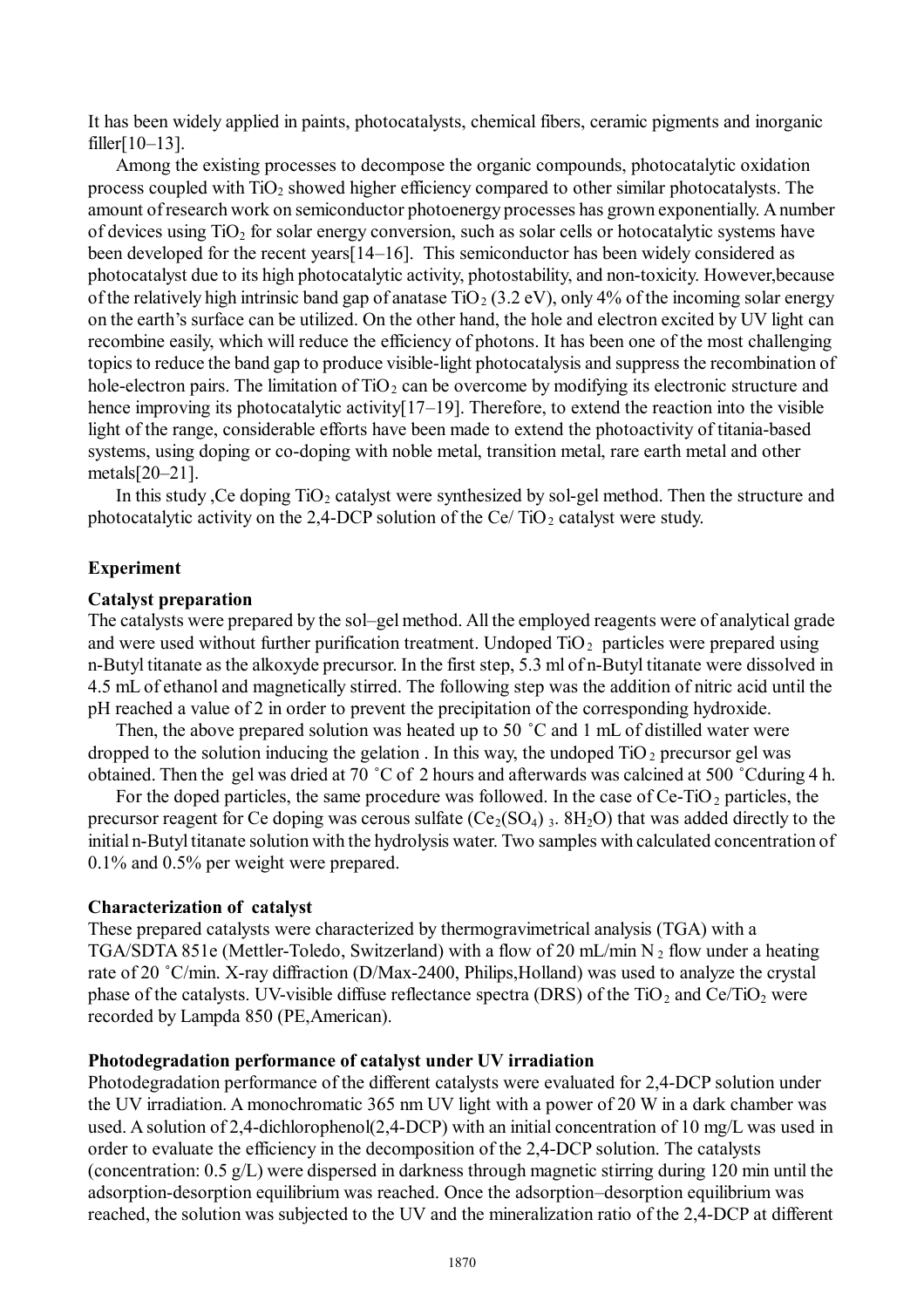times was determined by COD value. The COD value was determined using the dichromate titrimetric standard method.

#### **Photodegradation performance of catalyst under simulate solar light**

Photodegradation performance of the different catalysts were evaluated for 2,4-DCP under the solar light. A fluorescent lamp of 60 W was used. A solution of 2,4-dichlorophenol(2,4-DCP) with an initial concentration of 10 mg/L was used in order to evaluate the efficiency in the decomposition of the 2,4-DCP solution. The catalysts (concentration: 0.5 g/L) were dispersed in darkness through magnetic stirring during 120 min until the adsorption-desorption equilibrium was reached. Once the adsorption–desorption equilibrium was reached, the solution was subjected to the UV and the mineralization ratio of the 2,4-DCP at different times was determined by COD value. The COD value was determined using the dichromate titrimetric standard method.

#### **Results and discussion**

#### **Characterization of TiO2 particles**

Prior to calcination, the amorphous powder was subjected to thermogravimetric analysis to estimate the calcination temperature. The analysis was carried out using thermal gravimetry analyzer from temperature 30–600˚C and the results were presented in Fig.1.

From the curve B, it can be seen that the thermal weight loss could be divided into four stages. The first stage was belong to the period while the calcination temperature was lower than 220°C . Durig this period ,the weight loss was just about 5% , which were subjeted to the volatile components of the sample, such as the water, ethanol, etc.

The second stage was from 220°C to 250°C. During this stage, the speed of the weight losing was faster than the speed of the first stage. The weight loss of this stage may be corresponded to the combustion and carbonization of organic and organic polymer in the gel.

In the third stage, the heat temperature was from 250°C to 420°C. During this stage, the speed of the weight losing was low, And the lossing weight was corresponded to some material which can not fixed in the gel structure.

After the heat temperature reached 420°C, the thermal weight losing curve tends to be flat, which indicates that the residual component had been almost removed.

Therefore, heat treatment of the amorphous powder above 400°C for 4 h was able to completely remove the organic entity from the sample and provide enough time to make the crystal struture transformation of  $TiO<sub>2</sub>$ .



Fig.1. TGA thermogram for (a)  $TiO<sub>2</sub>$ , (b) 0.3% Ce doped  $TiO<sub>2</sub>$ .



Fig.2. XRD patterns of  $0.3\%$  Ce/TiO<sub>2</sub> (calcined temperature at 500°C for 4 h).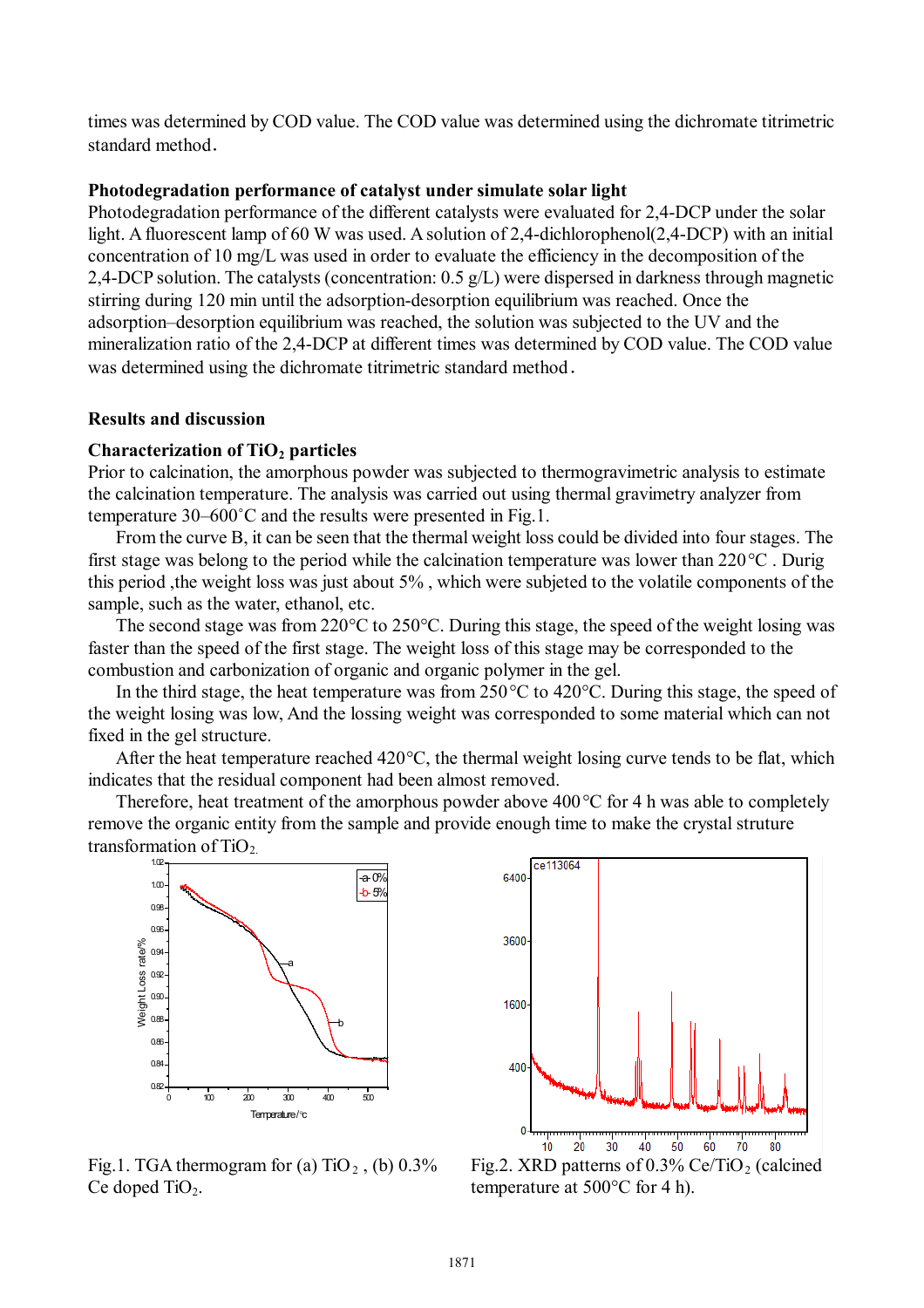#### **X-ray diffraction studies of the Ce/TiO2 catalyst**

Fig. 2 represents the XRD patterns of 0.3% Ce/TiO<sub>2</sub> catalyst calcined at 500 °C. The peaks at 2θ=25.4°,  $37.9^{\circ}$ ,  $48.1^{\circ}$ ,  $53.9^{\circ}$ , and  $55.2^{\circ}$  are attributed to the diffractions of the anatase TiO<sub>2</sub> phase (PDF NO) 841286).

Just because  $TiO<sub>2</sub>$  in the anatase phase, there are many defects and dislocations, which can generate more oxygen vacancies to capture electrons. So it is suitable for photodegradation of some toxic organics. Therefore, the calcination temperature of the amorphous powder was 500 ˚C for 4 h was used in the follow experiments.

#### **UV-vis analysis**

The UV-vis diffuse reflectance spectra of the TiO<sub>2</sub> and 0.3% Ce/TiO<sub>2</sub> is shown in Fig. 3. The pure TiO<sub>2</sub> can only absorb UV light ( $\lambda \leq 420$  nm). The light absorption edges of 0.3%Ce/TiO<sub>2</sub> move remarkably to the high wavenumber, the absorption intensity of visible light  $(\lambda > 400 \text{ nm})$  is also obviously stronger than that of neat  $TiO<sub>2</sub>$  catalyst. It can be inferred that Ce-doped  $TiO<sub>2</sub>$  exhibits a higher light absorption both in the visible and ultraviolet ranges than neat  $TiO<sub>2</sub>$  power.





Fig. 3 UV-visible diffuse reflectance spectra of different samples



### **Photodegradation performance of catalyst under UV irradiation and simulate solar light**

Photodegradation performance of the different catalysts under UV and solar light were evaluated for 2,4-DCP solution. The results were showed on the Fig. 4. With the increase of irradiating time, the concentration of 2,4-DCP solution were all decreasing. The mineralization ratio at 87.63 % was achieved by the neat TiO2 catalyst under UV irradiating for 600 minutes. And the mineralization ratio at 98.92 % was achieved by the 0.3% Ce/TiO2 catalyst under UV irradiating for 600 minutes.This improved that 0.3% Ce/TiO2 catalyst showed better photodegradation ability on 2,4-DCP solution under UV irradiating. It was also indicated that Ce doped on the  $TiO<sub>2</sub>$  could enhance photodegradation ability on 2,4-DCP solution under UV irradiating.

 The mineralization ratio at 54.02 % was achieved by the 0.3% Ce/TiO2 catalyst under simulate solar irradiating for 600 minutes. Though the mineralization ratio of 0.3% Ce/TiO2 catalyst under simulate solar was lower than the mineralization ratio of 0.3% Ce/TiO2 catalyst under UV, But it can proved that 0.3% Ce/TiO2 catalyst have photodegradation ability on 2,4-DCP solution under solar light. And Ce atoms which were doped inside crystal of  $Ce/TiO<sub>2</sub>$  could influence the band gap of crastal. This result also was showed by the UV-vis diffuse reflectance spectra.